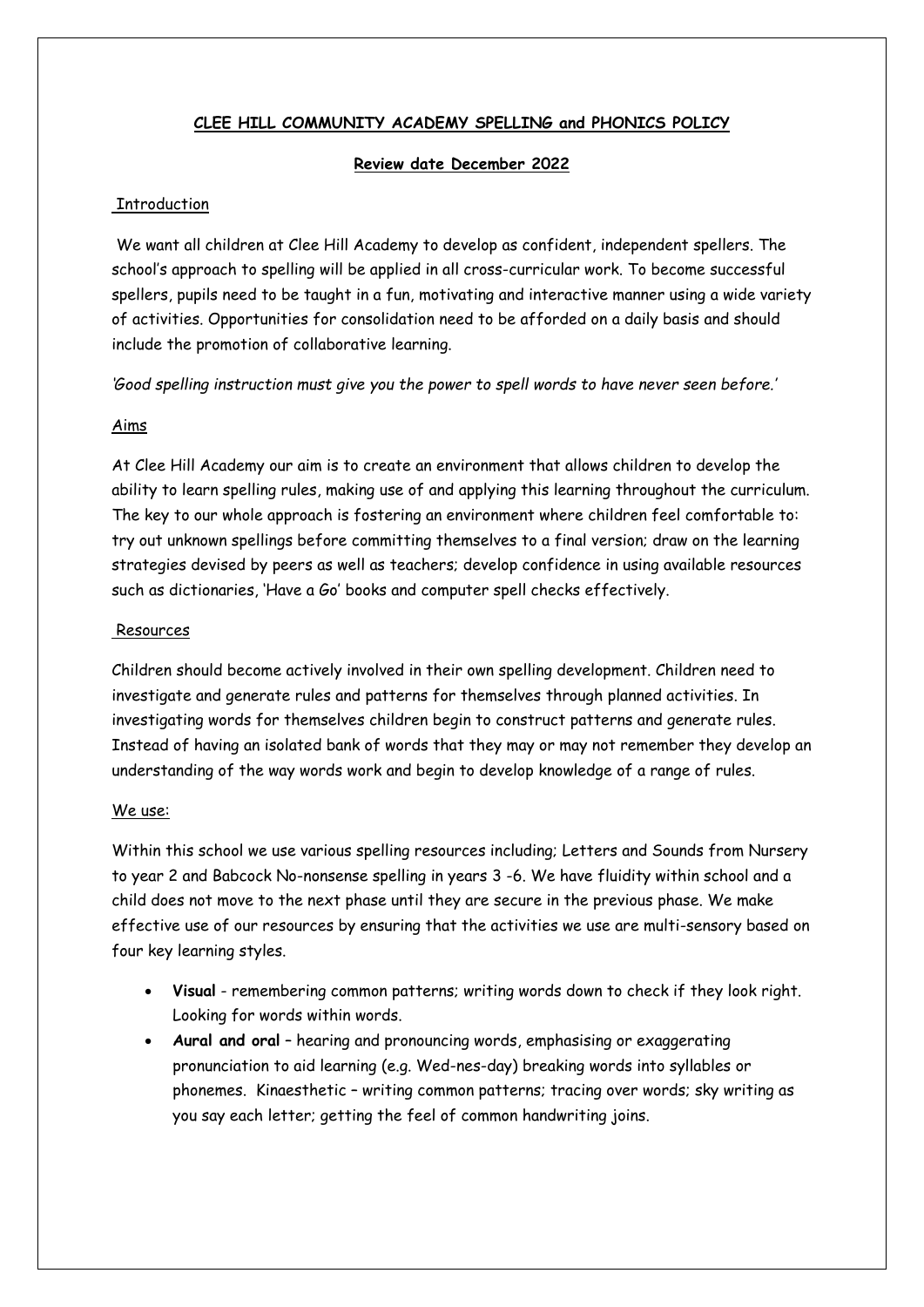• **Cognitive** – knowing rules, conventions, possible and impossible combinations; identifying word roots, suffixes and prefixes; using knowledge of grammar and using mnemonics

Children who struggle with spelling usually have no strategies up their sleeve when they get stuck on a word. Ask any weak spellers the question, 'what do you do when you cannot spell a word'. They will have, at best, one strategy. But it is most likely that they guess. To help them become better spellers they need to acquire a range of different approaches to help them. **Pie Corbett** 

By experiencing a multi-sensory teaching approach, children who learn in different ways have every chance of developing their ability to spell. Good spellers use a range of strategies. We also emphasise the important link between handwriting and spelling. Regular practice of handwriting helps to consolidate the learning of common letter strings.



# Strategies to learn spellings

# Implementation

The teaching of spelling can be broken down into the following three main areas:

#### *Systematic Approach*

Pupils, throughout the school, should be taught to spell using a systematic approach. By following a programme, the pupils can work progressively and in ability groups. Spelling can be differentiated in both difficulty and also through the number of words to be learned. Pupils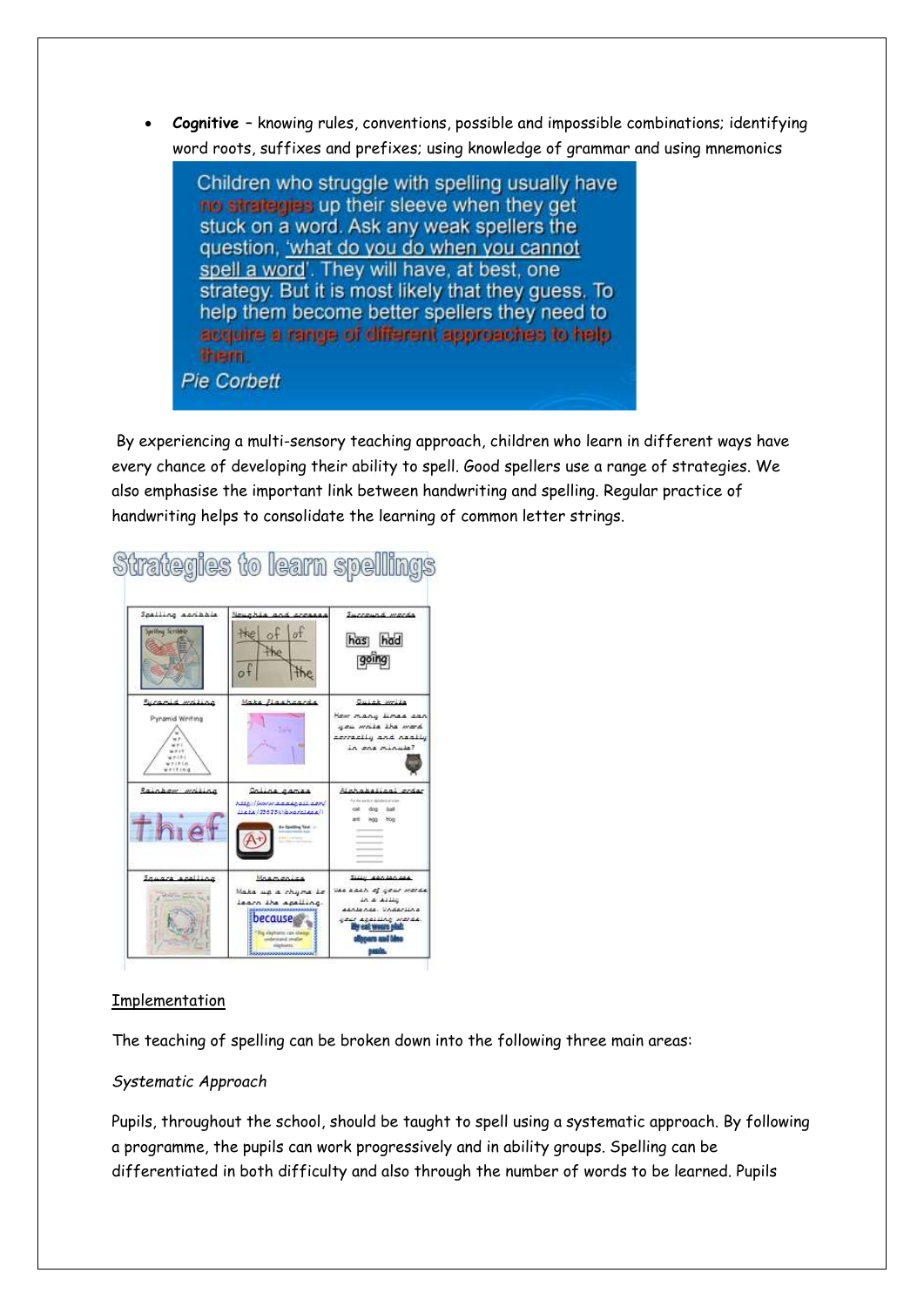should be afforded opportunities to practise them collaboratively and through a wide variety of interactive activities.

# *Common Words (High Frequency)*

The teaching and learning of common words should be given a high priority in all classes as they make up a significant percentage of all written work. The progression is mainly in the amount of words that are introduced so teachers may wish to teach them as a whole class rather than in ability groups. This affords more opportunities to practise them either as a class, in a group or in pairs to ensure they are fully embedded.

# *Writing / Spelling connection*

It is vital that pupils are given opportunities to learn the words that they have misspelled in their own writing. The teacher may choose to highlight a few of these words in pink for the pupils to correct using their 'have a go' spelling books and these can then be learned. The children will practise these words using a look, cover, write, check sheet.

|  | n sii<br>m |  | $d\vec{M}$<br>Special<br><b>Share</b> |  |  |  |
|--|------------|--|---------------------------------------|--|--|--|
|--|------------|--|---------------------------------------|--|--|--|

This then becomes a tailor made, individual learning task which is matched exactly to their needs. However, it is still possible and beneficial to use collaborative activities to support this learning. Pupils could work in pairs to help each other to practise and learn their words.

After a writing lesson, the class teacher could also note any key words which are appearing as misspelled words from more than one pupil. These words could be the focus of a direct teaching session during the following week and added to the working wall.



As we still wish to encourage pupils to write freely, it is recommended that the writing and spelling connection is made regularly but not through every piece of writing.

#### 'HAVE A GO'

Simply by training our pupils to say 'Is this how you spell…?' rather than 'how do you spell….?', we are teaching them to use the spelling strategies that have been taught, for example, sounds like another word, breaking it into syllables etc.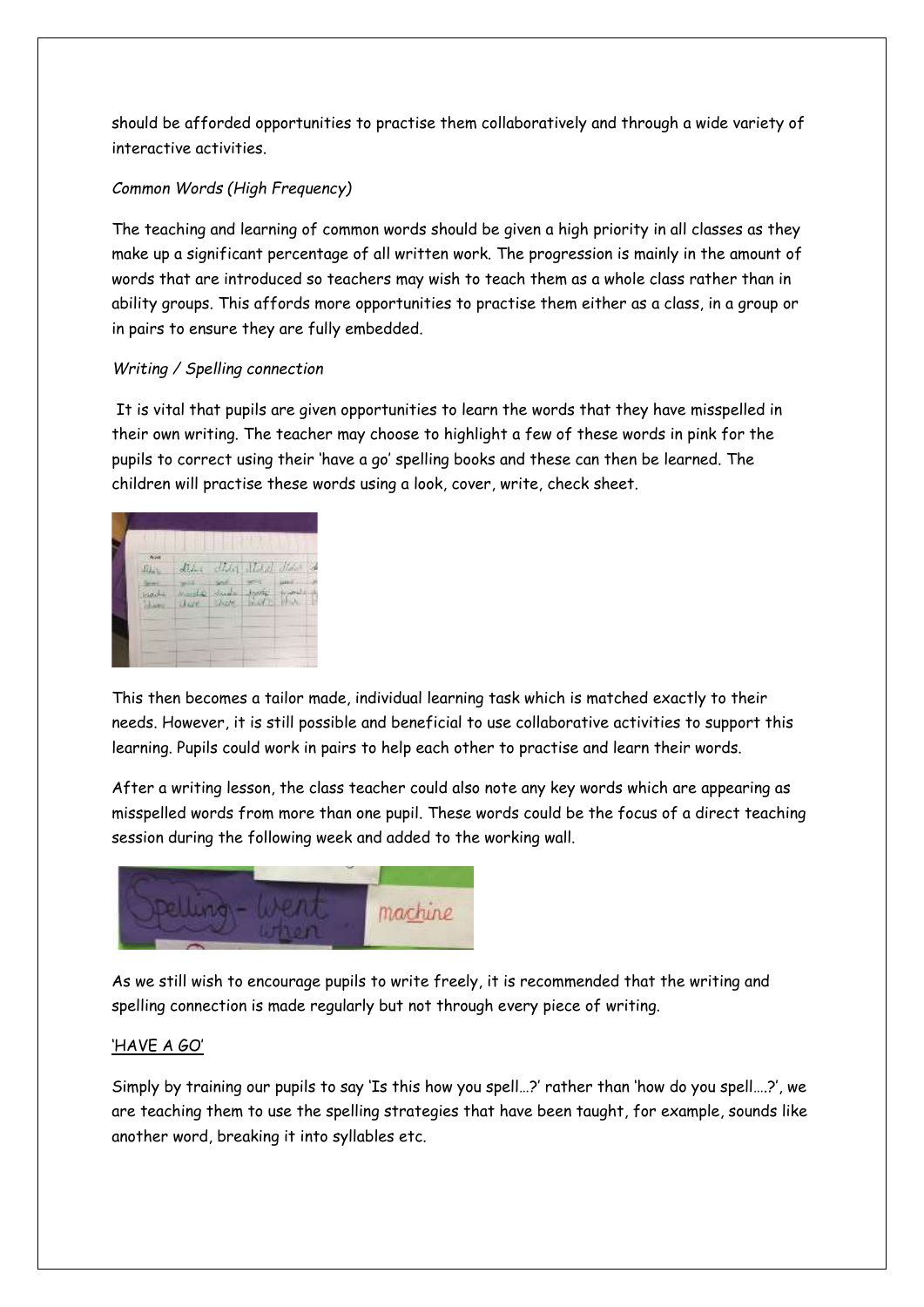They are learning the skill of 'does it look right'. This is the strategy that most adults use before they reach for a dictionary. We need to teach them this skill and also help them to understand that a dictionary is not the first port of call.

Pupils can use their 'have a go' spelling books to try a word out and then an adult, if it is incorrect, will talk though any misconceptions e.g. you need an alternative phoneme, discuss spelling rules

'Have a go' will be a particularly useful skill in younger children as they may want help with almost every word they write. By immediately asking the teacher for help, the writing process is slowed considerably for pupils. We need to help them build up their confidence in their own ability to use the knowledge they have already.

'Have a go' helps pupils to learn how to spell copying from a 'word book' or teacher's writing rarely does.

# Spelling prompts



Children have access to spelling prompts in the front of their spelling journals to encourage them to use strategies learnt to 'have a go'.



Spelling prompts showing different phonemes are available on tables.